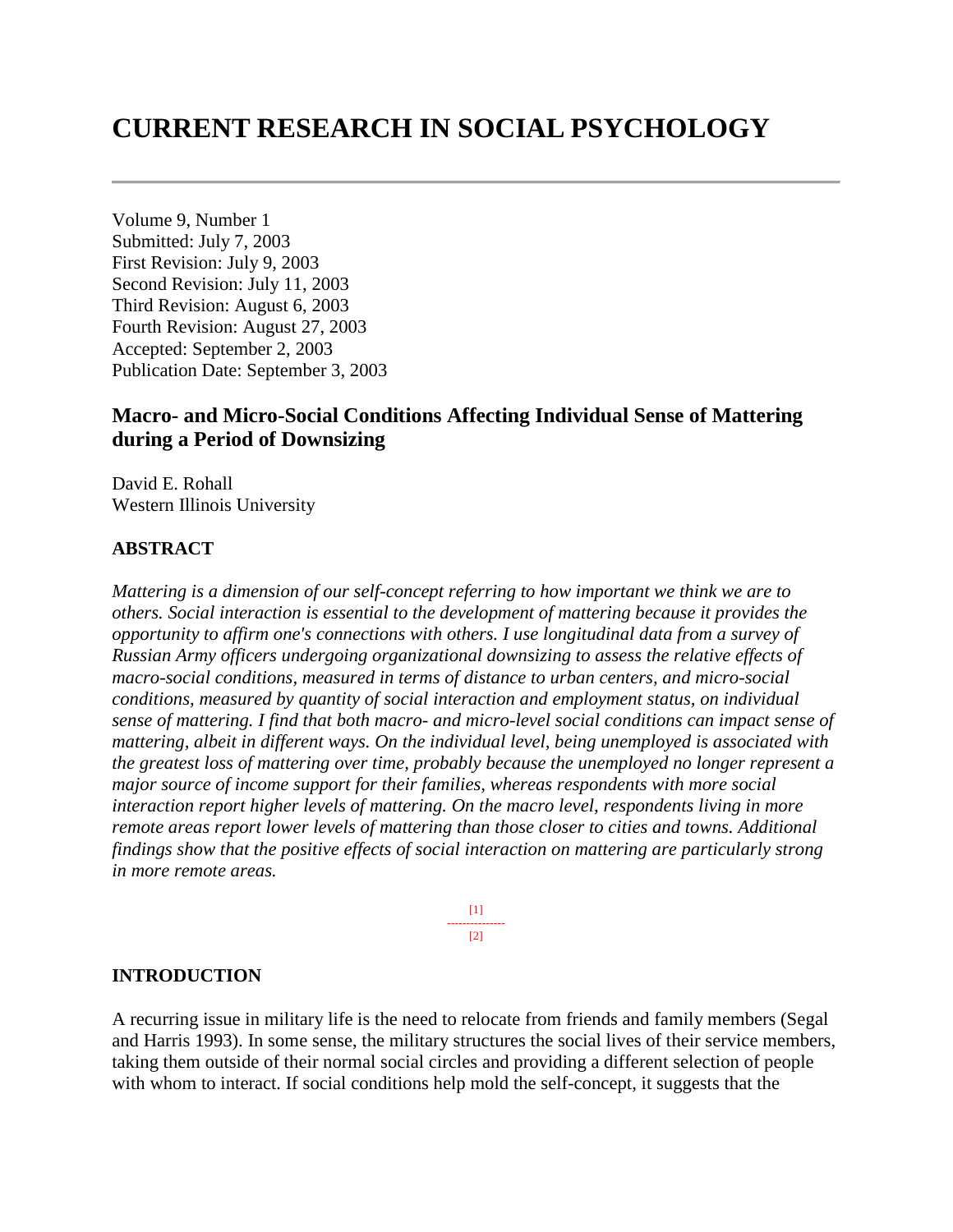military lifestyle may restructure soldiers' self-concept to reflect current social and structural conditions.

Such a lifestyle may have a particularly profound effect on a relatively understudied element of the self-concept called "mattering." Rosenberg and McCullough (1981) introduced the concept of mattering over twenty years ago, referring to the feeling that one makes a difference in other people's lives. This is an important element of social integration but substantively different than traditional integration measures such as social support or anomie. For instance, social support generally refers to the degree to which we feel that we can rely on others to help us, suggesting that other people are important to us. But mattering is a sense that we are important to others, that we "matter" to them. Hence, mattering completes the circle in which we are connected to others and others are connected to us.

My research is designed to explore the social nature of mattering and conditions affecting individual sense of mattering using data from a survey Russian Army officers undergoing organizational downsizing. The advantage of using this sample is that it allows me to examine variations in macro-level social conditions, because respondents were stationed throughout the Russian countryside, as well as micro-level conditions surrounding them. Thus, there is an opportunity to examine direct and interactive effects of both macro- and micro-level conditions on the self-concept.

## **The Concept of Mattering**

Rosenberg and McCullough (1981) define mattering as, "the feeling that others depend on us, are interested in us, are concerned with our fate, or experience us as an ego-extension" (165). In this seminal work, mattering is measured using three items specifically developed for the study, asking how interested adolescents thought their mothers are in them, how important they are to their families, and how interested their parents are in what they had to say. The authors find mattering positively related to self-esteem and negatively related to depression and anxiety, independent of one's self-esteem. Mattering is also negatively related to delinquent behavior: adolescents who feel that they matter more are less likely to engage in delinquent behavior.

> [2] --------------- [3]

The social conditions that influence sense of mattering may stem from social positions and interactions that provide feedback about an individual's relative contribution to a group. For instance, people in high positions, denoting more responsibilities, may have a higher sense of mattering simply because they are more important to more people. Similarly, family members, particularly parents, may have a high sense of mattering because they are legally responsible for the lives of their children. Schieman and Taylor (2001) find that older people tend to report higher levels of mattering, as do people who feel they have more control over their work lives. Their finding makes sense because many people accrue relationships as they age and more autonomy at work implies some sort of leadership role in an organization. In both cases people matter more because they are in a position that matters.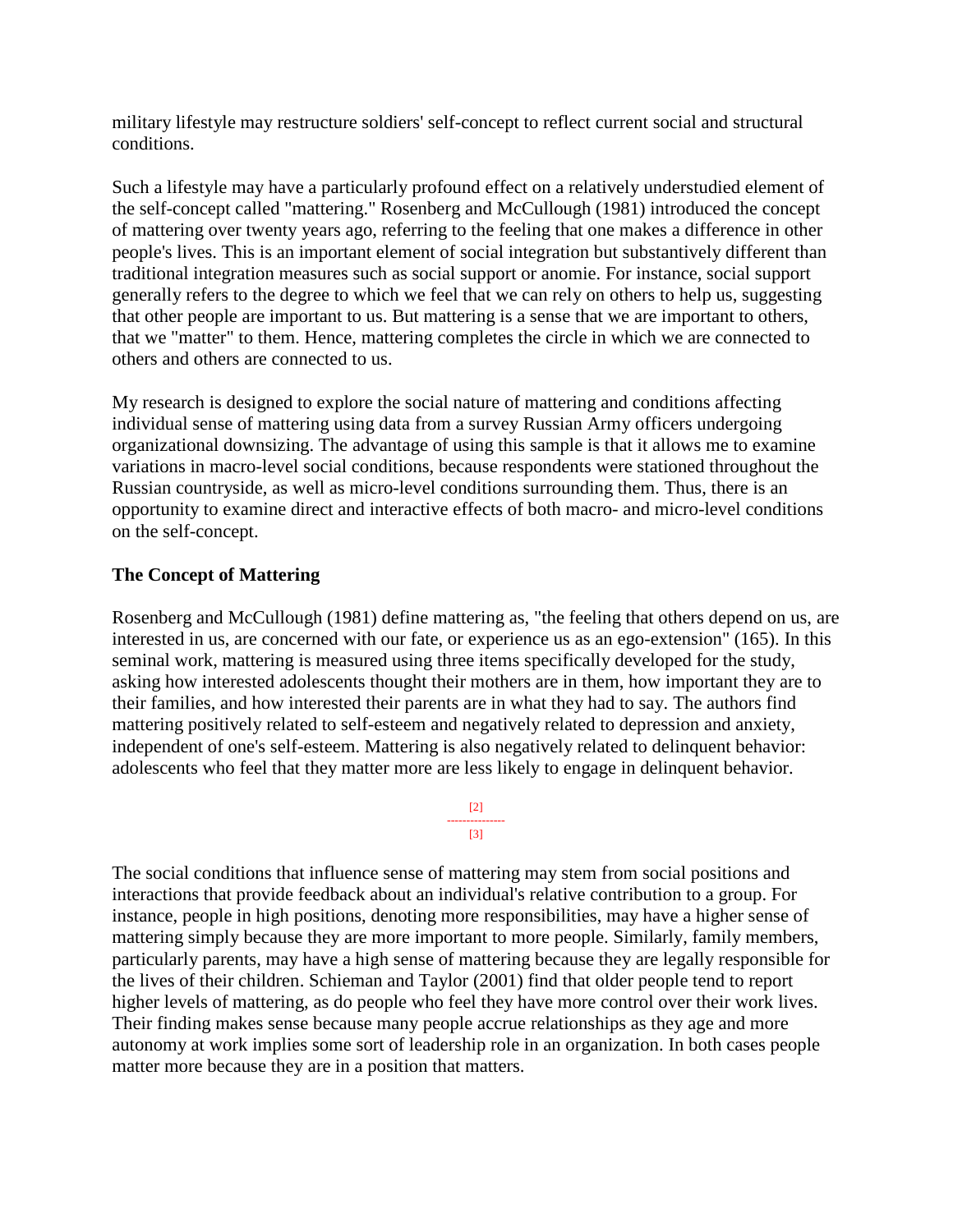Some research suggests that mattering can result from both the quality and quantity of interaction with other people. For instance, Schieman, Taylor, and Rohall (2002) show that deficits in early childhood paternal warmth to be associated with reduced sense of mattering in adulthood. But simply having access to social interaction can impact sense of mattering too. People who are currently in a close relationship report higher levels of mattering than those who are not in a close relationship (Schieman and Taylor 2001). In this sense, social relationships represent an opportunity to matter; simply being around people implies a social connection. From a social exchange perspective, there must be something of value to give in a relationship in order for it to exist. Thus, simply being with other people may give people a sense of value. Given this research and theory, I predict that mattering will be positively related to levels of social interaction: individuals who interact more often will report higher levels of mattering.

#### **Social Conditions Affecting the Self-Concept**

Separation is a common aspect of military life. Soldiers are often asked to leave their families for days and months at a time (see Rohall, Segal, and Segal 1999). This type of separation affects personal well-being in many ways, including higher levels of anxiety and depression (Black 1993; Kelly 1994). Another major form of separation that affects military members is separation from home and lifestyle. That is, soldiers and their families are often asked to leave longstanding relationships to be stationed somewhere else (Segal and Harris 1993).



Separations in the Russian context can have a more profound impact on soldiers simply by virtue of the Russian landscape. While the Russian population is at least third less than the U.S. population, it has about twice the landmass to protect. Much of that land, especially in central (e.g., Siberia) and far eastern portions, is desolate with little access to transportation or infrastructure. Thus, bases in these areas provide little relief for Russian soldiers and their families.

While no research on macro-social conditions affecting mattering exist, a number of studies examine how various social conditions may affect other aspects of the self-concept, notably selfesteem, a correlate of mattering. For instance, on the meso-level, Wiltfang and Scarbecz (1990) find that neighborhood unemployment has a strong, negative effect on self-esteem. Further, Abu-Saad (1999) finds that adolescents with better relationships with parents and peers and those living in more urban environments report higher levels of self-esteem than those living in more remote villages.

Social conditions can impact the individual by providing some indication of social position and relative worth in a given environment. But these reflections are largely mediated through direct social interaction. In one study, Whitbeck and his colleagues (1991) find that economic hardship affects children's self-esteem by decreasing social support and involvement. Similarly, Gecas and Seff (1990) find that the effects of social structural variables on self-esteem depend on the extent in which these variables operate: when social structural variables are more salient, their impact on the self-concept is stronger. In this sense, the self-concept is somewhat pliable, providing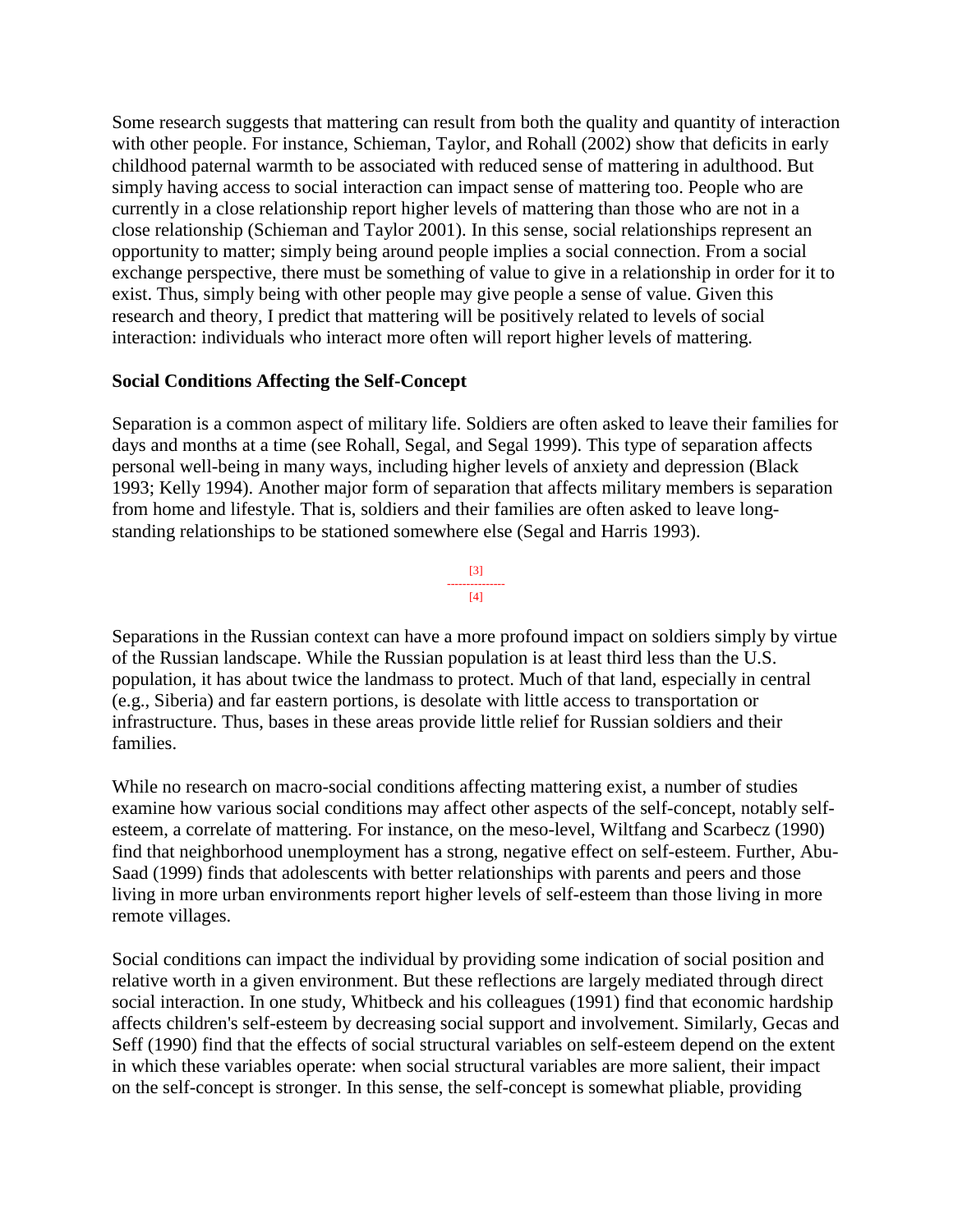different information from which to assess one's self-esteem under different social conditions (Bohrnstedt and Fisher, 1986).

These findings suggest that the relationship of macro- and micro-level conditions may impact mattering in two ways: macro-level conditions can have direct effects on mattering as well as interactive effects with micro-level conditions, making micro-level conditions more or less salient to people. Social structural conditions are particularly relevant for soldiers who are often stationed far away from traditional sources of social support like friends and family. Given the role of social conditions on the self-concept more generally, it is predicted that individuals living in more remote places will report lower levels of mattering than those less isolated places. However, it also predicted that the effects of individual-level social interaction on mattering will vary by location. Specifically, the effects of social interaction on mattering will be stronger in more remote areas than in less remote areas because that interaction will be more important in maintaining mattering.

> [4] --------------- [5]

#### **Downsizing and the Self-Concept**

Most research on the effects of organizational downsizing on the self-concept focus on its impact on personal well-being, such as depression and anxiety. And most downsizing research is done in civilian contexts. Though there is some evidence that organizational downsizing produces distress among survivors, the preponderance of evidence is that those who are asked to leave an employer do worse than the survivors. In terms of mental health, those leaving a job as a result of downsizing show greater signs of anxiety, depression, hostility, somatization, and alcohol abuse than survivors of organizational downsizing (Hamilton, Hoffman, Broman, and Rauma 1993; Hoffman, Carpentier-Alting, Thomas, Hamilton, and Broman 1991; Kessler, Turner, and House 1988; Liem 1981; Moen 1980).

While there is some research that suggests job loss may also reduce one's sense of self-esteem, the findings are mixed. Dooley and Prause (1995) find that unemployment is negatively related to self-esteem. Further, longer durations of unemployment are associated with lower self-esteem (Sheeran and McCarthy 1990). In another study, Sheeran and Abraham (1994) argue that most of the effects of unemployment on the self-concept are largely mediated via reflected appraisals from friends, family, and other people. Under this schema, life events affect how people see and interact with us. Kessler and McCleod (1984) argue that income loss is particularly negative for men compared to women because of the importance society places on work for men. Job loss reduces one's sense of value in society and in the family directly, via loss of income. While no one has studied the impact of unemployment on mattering, Schieman and Taylor (2001) do find a positive relationship between income and mattering. Loss of a job not only represents loss of income but loss of position. Thus, it is predicted that job loss will have a direct, negative effect on mattering because employment represents a source mattering to family, via income support, and loss of position in the organization.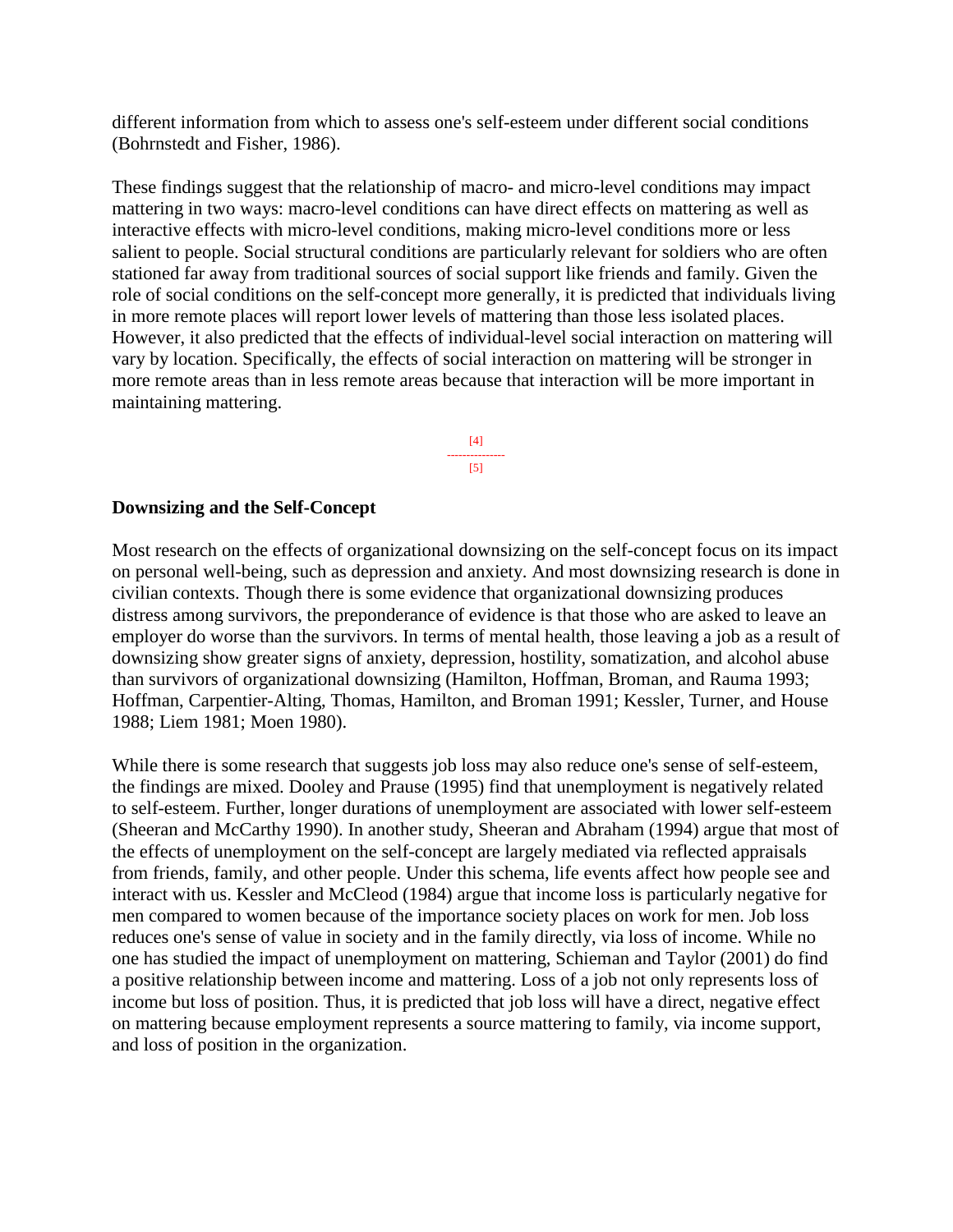The larger social context can also have an impact on how people react to job loss and downsizing. Most research in this area focuses on the effects of larger economic conditions on personal sense of well-being. For instance, Dooley, Catalano, and Rook (1988) find direct effects of community-level unemployment rates on individual distress but no interaction between job loss and larger social conditions on distress. More recent research shows that community-level unemployment rates are not directly related to depression levels but affect distress indirectly by increasing the risk of becoming unemployed (Dooley, Catalano, and Wilson 1994). However, the focus on this paper is not on the impacts of economic conditions on mattering per se but the social conditions surrounding the relationship between downsizing and sense of mattering. But given the previous research suggesting the possibility of both direct and indirect effects of macro-level conditions on individual well-being during a period of downsizing, it is predicted that the negative effects of job loss on mattering will be heightened in more remote areas, where there are fewer social resources with which to cope with unemployment.

> [5] --------------- [6]

#### **METHOD**

#### **Sample**

The Russian Army has been in the process of downsizing since the late 1980s. Researchers from the University of Maryland, the University of Michigan, and other locations supervised a twostage panel survey of Russian Army undergoing downsizing in the mid to late 1990s. They only sampled officers because Russian enlisted personnel are largely drafted from the general population, making the separation experience quite different for this group. Army lists of 1800 officers who would be leaving within 3-6 months were randomly sampled, clustered geographically by region, nested in 58 bases. The seven military regions or districts in Russia range from very rural areas like the Far East to highly urban areas such as Moscow. Twenty-four percent of the respondents came from the St. Petersburg (Leningrad) district, followed by the Volga district representing 20% of the sample, Kaliningrad with 16% of the sample, Trans-Baikal 14%, Far East 13%, Moscow 9%, and Ural 3% (differences due to rounding).

The interview schedule included a number of questions about the downsizing experience, including job-searching strategies and the cognitive impacts of downsizing, including measures of the self-concept, life satisfaction, distress levels, organizational commitment, drinking and substance abuse, financial hardships, among others. The instruments were written in English, translated to Russian in Moscow, and back-translated into English in Moscow and in the U.S., where the two versions were compared to resolve any discrepancies. On average, interviews lasted about 60-67 minutes.

Army psychological services personnel administered the first set of surveys in late 1995 with a group of Russian officers about half of whom were slated to leave service as a result of organizational downsizing, yielding a response rate of 90% or 1,798 interviews. They interviewed the officers again in the spring and summer of 1997, over a year after the first set of interviews, producing a response of 85% (1,536 respondents).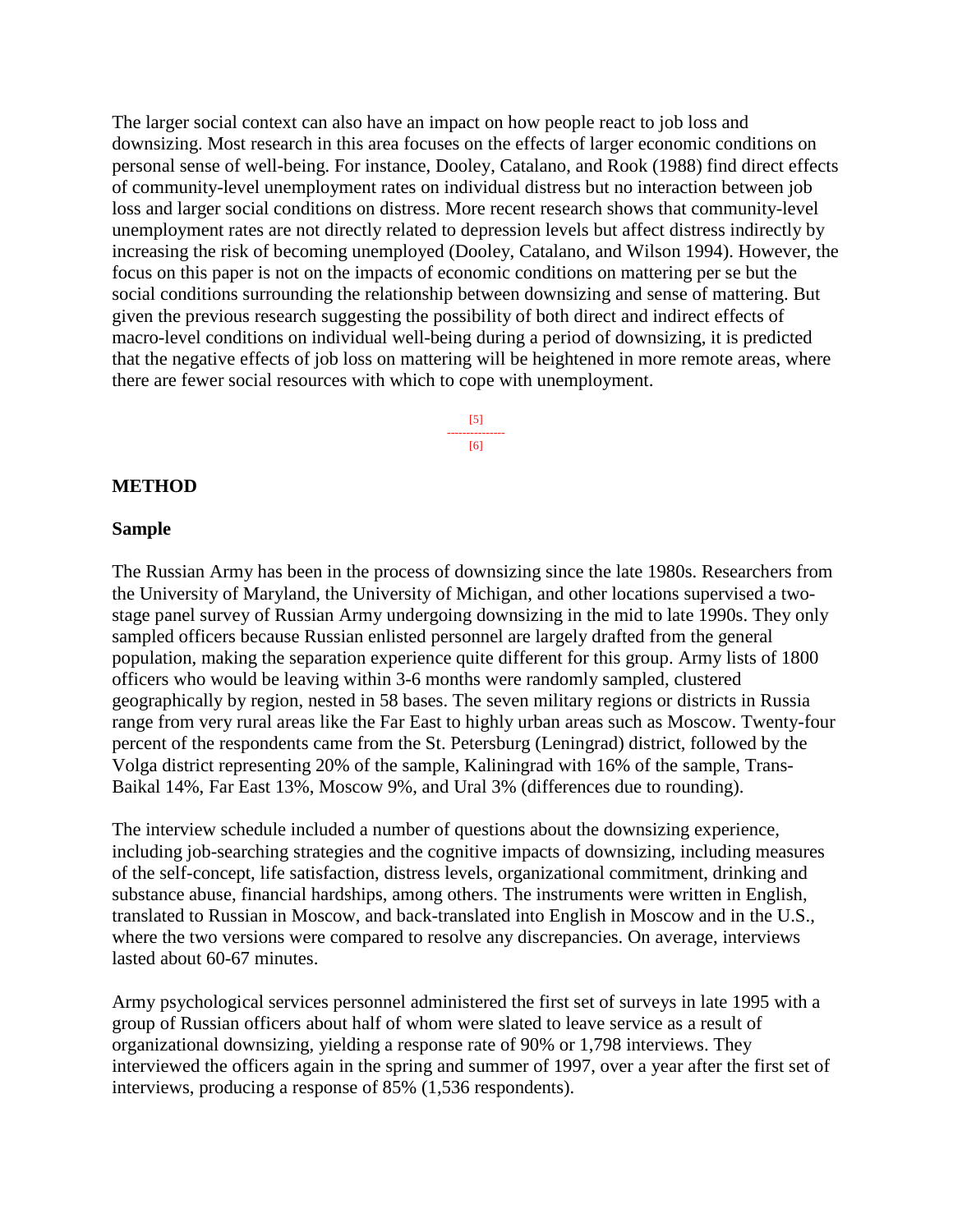Since this study compares those who have actually left the military with those who are still in service, I will focus on the responses from the second wave of data collection, though some first wave data are included as control variables, to predict changes in variables. This study includes officers who remained in service after the downsizing event (wave 2) and those who left and either found employment or are currently unemployed and actively looking for employment because the latter group represents those who were involuntarily separated from service. I exclude those officers who left service and are on paid or unpaid leave (n=8) or did not respond to the question regarding to their job status (n=19) and those who are unemployed and not looking for work ( $n=14$ ) or who did not respond to the question about whether they are looking for work (n=19), reducing the sample size to 1,476 in 49 different bases.

> [6] --------------- [7]

#### **Dependent Variable**

My measure of mattering is derived from the global mattering scale developed by Marcus and Rosenberg (1987) that includes the following items:

How important do you feel you are to other people?

How much do you feel other people pay attention to you?

How much would other people miss you if you went away?

How interested are people generally in what you have to say?

How much do other people depend on you?

Responses for all items ranged from 1 "A Lot" to 4 "Not At All." These items are coded so that higher scores are associated with higher levels of mattering, producing a Cronbach's alpha reliability coefficient of .85 for officers' mattering with a mean of 2.95 (see Table 1).

#### **Table 1: Sample Characteristics by Region\***

|                        | No. of<br><b>Bases</b> | N   | Mattering   | Distance to<br>City(km) | Social<br>Interaction | <b>Employment Status</b><br>$(1 =$ unemployed) |
|------------------------|------------------------|-----|-------------|-------------------------|-----------------------|------------------------------------------------|
| <b>Military Region</b> |                        |     | Mean $(sd)$ | Mean (sd)               | Mean $(sd)$           | Mean $(sd)$                                    |
| Kaliningrad            | 6                      | 240 | 2.76(.77)   | 18(25)                  | 3.66(1.22)            | .10(.31)                                       |
| St. Petersburg         | 9                      | 354 | 2.87(.49)   | 45 (68)                 | 3.27(1.12)            | .05(.23)                                       |
| <b>Moscow</b>          | 3                      | 140 | 3.06(.51)   | 10(18)                  | 3.54(1.30)            | .09(.29)                                       |
| Volga                  | 6                      | 293 | 3.17(.58)   | 19(15)                  | 3.46(1.00)            | .12(.33)                                       |
| Urals                  | 5                      | 41  | 2.93(.90)   | 9(7)                    | 3.68(.92)             | .12(.33)                                       |
| <b>Trans Baikal</b>    | 10                     | 212 | 2.86(.58)   | 123(105)                | 3.82(1.41)            | .09(.28)                                       |
| Far East               | 10                     | 196 | 3.01(.53)   | 17(31)                  | 3.59(1.33)            | .05(.21)                                       |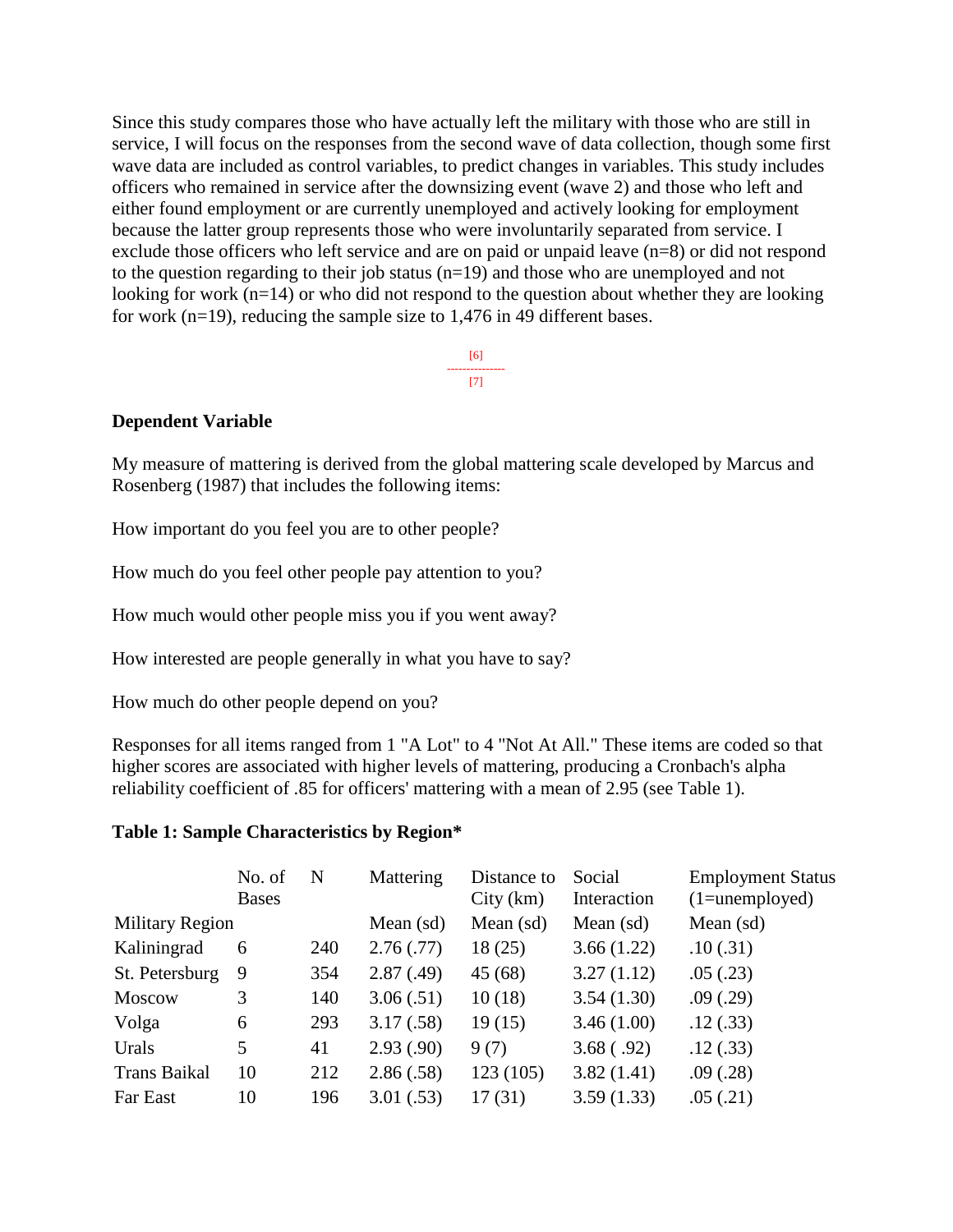| Total | -49 |  | $1476$ 2.95 (.61) 39 (66) |  | 3.53(1.21) | .08(.28) |
|-------|-----|--|---------------------------|--|------------|----------|
|-------|-----|--|---------------------------|--|------------|----------|

\* All models tested using one-way ANOVA analysis; Mattering (F=14.185, p<.001), Distance  $(F=110.076, p\lt 0.001)$ , Interaction (F=5.435, p $\lt 0.001$ ), Unemployment (F=2.495, p $\lt 0.05$ )

> [7] --------------- [8]

#### **Independent Variables**

Micro-level social conditions predicted to impact sense of mattering include levels of social interaction with friends, family, and neighbors and employment status. Levels of social interaction are measured by responding to the question: "How often do you get together with neighbors, friends or relatives, for example, go out together or visit each other?" Responses range from 1 "several times a week" to 6 "never." I reverse coded the item so that higher numbers are associated with more interaction, producing a mean of 3.53 (Table 1).

Employment status may have a large effect on sense of mattering simply because income from work represents a major source of supporting other people, a sense of contributing to the physical well-being of others. Of the 1,476 respondents in this study, 1,352 or 92% either remained in service after downsizing or found new work. Thus, only 124 (8%) are unemployed leavers.

The primary macro-level condition predicted to affect personal sense of mattering is distance to the nearest city. Remoteness to cities means more than reducing access to physical survival but also to communication resources and sources of social interaction. Distance to nearest city refers to the distance the respondent is to any city and is measured in kilometers, based on the 49 sample points. Base-level measurements are provided by the International Center for Human Values (1997) in Moscow, Russia. The macro-level data are based on government statistics that were provided between the first and second wave of data collection. The average distance to the nearest city ranges from 0 kilometers (i.e., within a city) to 400 kilometers with a mean distance of 39 kilometers (using base-level data).

Age and marital status (married or not) are included in the analyses as control variables, controlling for individual-level conditions that may affect sense of mattering (see Schieman and Taylor 2001). It is important to note that age can also be used as a proxy for rank and time in service; older soldiers tend to have both higher rank and more time in service. Age is used instead of rank because rank is no longer relevant for officers who left service. The average age of this sample is 34 and almost all are married (96%). Social interaction at wave 1 is also controlled in order to test if changes in social interaction are associated with current sense of mattering.

**Analysis**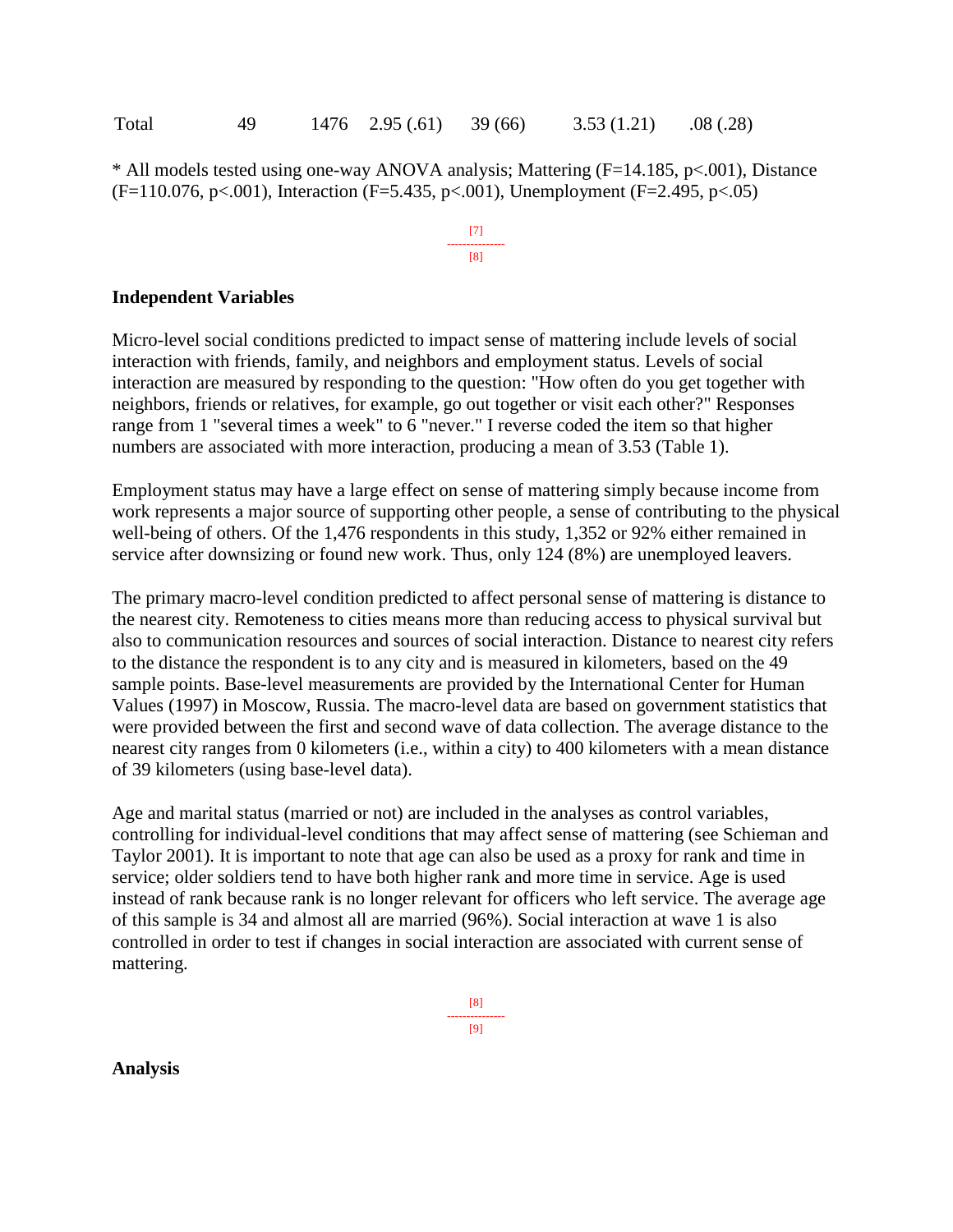In addition to a review of the basic relationships between model variables, hierarchical linear modeling (HLM) will be conducted to determine if the larger social conditions impacts individual-level sense of mattering and its interaction with micro-level conditions. The HLM technique is designed to distinguish group-level measures from individual-level measures when partitioning the variance in a regression model. Traditional forms of regression such as (OLS) regression tend to underestimate the standard errors associated with group-level variables because OLS regression assumes statistical independence. This assumption is violated when group-level measures are attached to individual-level records because those scores are the same for each individual in that group; hence, they are not independent (Hirsch and Schumacher 1992).

HLM calculates a separate regression slope for each individual-level variable within each grouplevel variable (Bryk and Raudenbush 1992). Thus, HLM provides the relative significance of individual and group-level variables on the outcome variable. Two components of an HLM include a model on the individual level and another on the group level. The N on the group level is the number of group-level units in the analysis. This analysis uses base-level measures (n=49) as the group measure rather than the regional measure because there are only seven regions, not enough for advanced analysis. The result of this technique is to examine direct effects of individual- and macro-level variables on mattering, controlling for each other, as well as an assessment of the interaction between these levels of measurement.

## **RESULTS**

#### **Macro-Level Variations in Mattering**

The first set of analyses is designed to determine if there are any variations in mattering across locations. This study includes officers and former officers in 49 locations across the Russian countryside, under varying conditions. Some live within cities while others live in very remote locations, sometimes as much as 400 kilometers from a major town or city.

#### [9] --------------- [10]

Table 1 provides data on average mattering scores, distance to nearest city, social interaction levels, and unemployment rates on the regional level. These data show that areas with the highest average mattering levels are located in the western and middle parts of Russia, in the Volga district (3.17) and Moscow (3.06), Russia's largest city. However, social interaction is highest in one of the districts in the eastern portion Russia, where there are fewer urban centers — where they probably need it the most. For instance, respondents in the Trans-Baikal region, on average, report the highest levels of interaction (3.82) and the furthest distance to a city (123 kilometers). However, these findings are averages of base-level scores within each respective region; limitations on information about specific locations were a result of security concerns. Hence, it is important to be aware that the summary data in Table 1 obscures the conditions of individual bases within each region. However, all advanced, HLM analysis will utilize base-level data when discussing macro-level effects, though I cannot determine their exact location of a particular base within a specific region.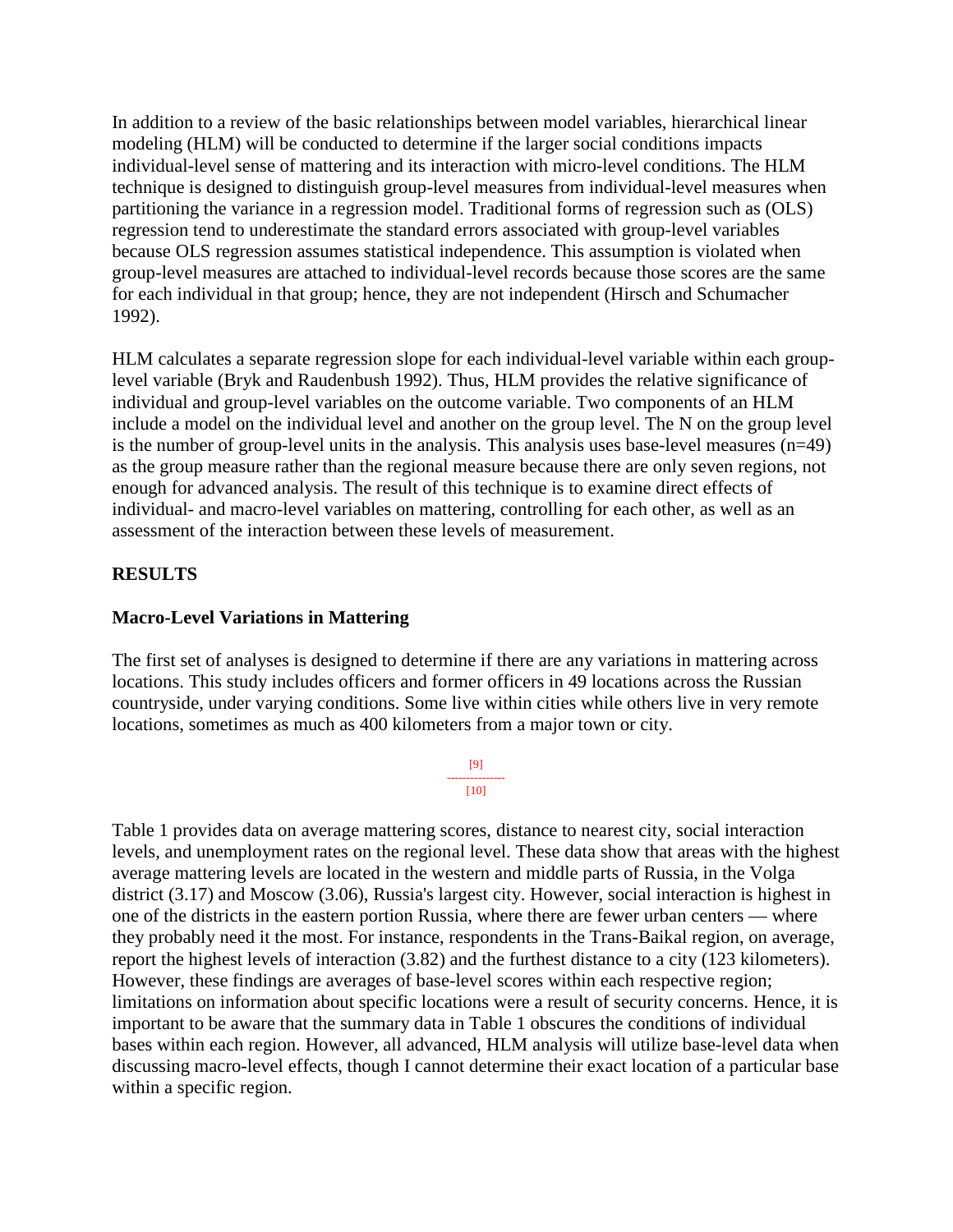## **City Distance, Social Interaction, Employment Status, and Sense of Mattering**

Mattering is correlated with all model variables in the predicted direction: as distance to the nearest city goes up, sense of mattering goes down (r=-.11, p<.001), supporting the second hypothesis (Table 2). Conversely, sense of mattering is positively associated with social interaction  $(r=.07, p<.01)$ : the more time people spend with other people, the higher their sense of mattering, supporting the first hypothesis. Unemployed people show lower levels of mattering than those who are employed (r= $-.13$ , p<001), supporting the third hypothesis.

|                                    | Mattering           | City             | Social             | Unemploy-<br>ment   | Marital            | Age |
|------------------------------------|---------------------|------------------|--------------------|---------------------|--------------------|-----|
|                                    |                     | Distance         | Interaction        |                     | <b>Status</b>      |     |
| Mattering                          |                     |                  |                    |                     |                    |     |
| <b>City Distance</b>               | $-.11***$<br>(1453) |                  |                    |                     |                    |     |
| Social Interaction                 | $.07**$<br>(1384)   | $-.04$<br>(1405) |                    |                     |                    |     |
| Unemployment<br>$(1 =$ unemployed) | $-.13***$<br>(1453) | .05<br>(1476)    | .02<br>(1405)      |                     |                    |     |
| <b>Marital Status</b>              | $.10***$<br>(1451)  | $-.01$<br>(1473) | $-13***$<br>(1402) | $-.03$<br>(1473)    |                    |     |
| Age                                | $.07**$<br>(1446)   | $-.05$<br>(1469) | $-14***$<br>(1398) | $-.10***$<br>(1469) | $.15***$<br>(1466) |     |

#### **Table 2: Correlation of Mattering and Other Model Variables**

\* p.  $< .05$ , \*\* p.  $< .01$ , \*\*\* p.  $< .001$ 

[10] ---------------  $[11]$ 

#### **Direct and Interactive Effects of Macro- and Micro-Level Conditions**

While traditional statistics suggest that mattering is related to macro- and micro-level conditions, they do not provide evidence of interactive effects. Further, the effects of macro-level conditions may be misleading because base-level data are attached to individual-level records. HLM analysis separates these levels of analyses when determining the direct and indirect relationships between them.

I predicted that macro-level access to social resources, measured in terms of distance to the nearest city, would have a small, direct effect on mattering but that some of its effects would be felt through individual-level processes, notably by structuring social interactions. Initial findings continue to support the hypothesis that there should be variations in levels of mattering based on remoteness of location (chi-square=102.6,  $p<0.01$ ): average levels of mattering vary by base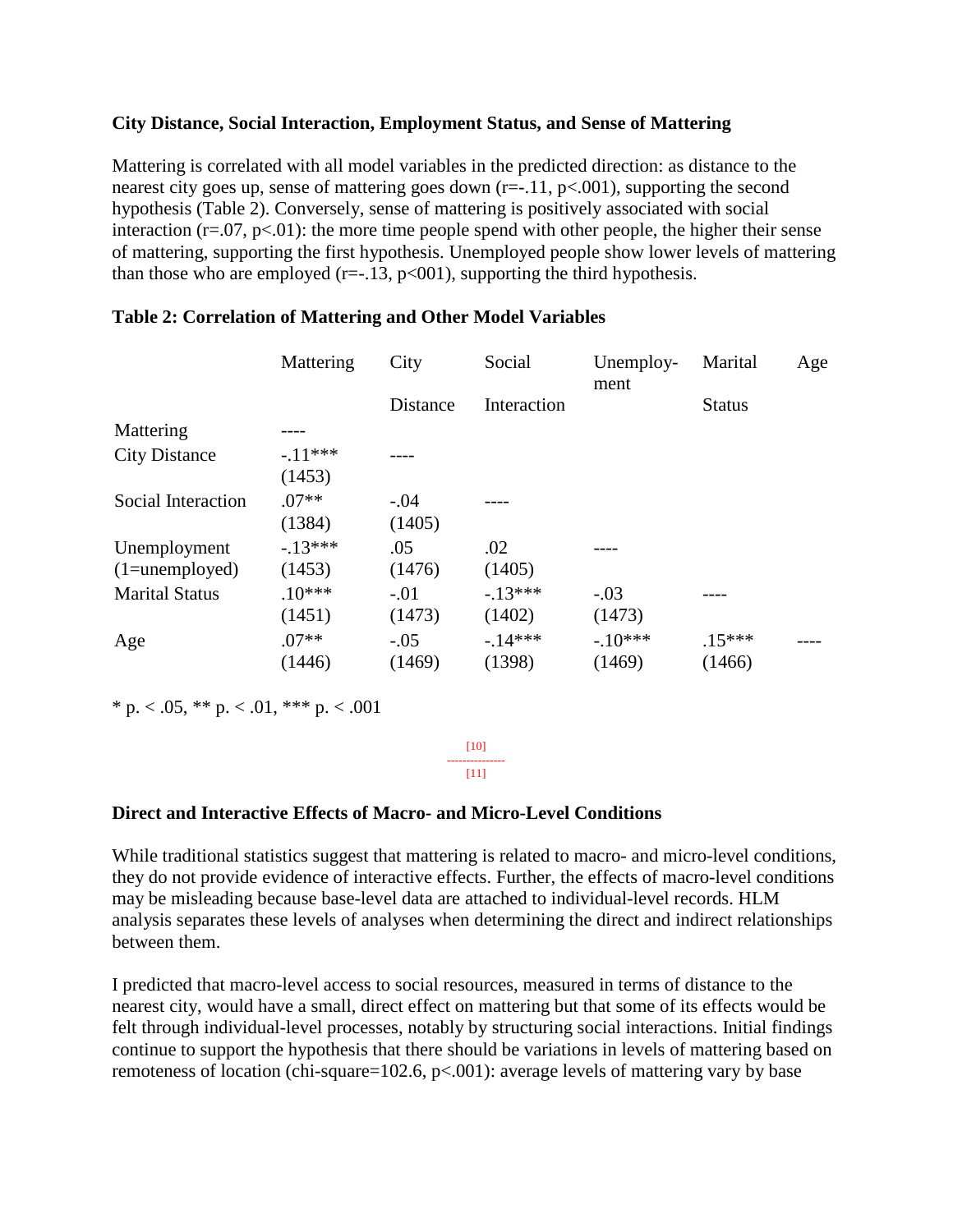location (Table 3). The next stage is to determine the conditions that affect mattering and spatial variations in mattering.

|                                              |                       | Coefficient           | se       | t-ratio        | p-value |
|----------------------------------------------|-----------------------|-----------------------|----------|----------------|---------|
| <b>Random Effects</b>                        |                       |                       |          |                |         |
| Average base mean score (Intercept)          | 2.9459                | .0351                 | 83.949   | .000           |         |
| Distance to Nearest City                     |                       | $-.0095$              | .0005    | $-2.015$       | .049    |
| <b>Fixed Effects</b>                         |                       |                       |          |                |         |
| Level of Social Interaction (Wave 2)         |                       | .0477                 | .0137    | 3.489          | .001    |
| Distance to Nearest City                     | .0004                 | .0002                 | 2.070    | .044           |         |
| Employment Status (1=Unemployed)             | $-.3349$              | .0910                 | $-3.677$ | .001           |         |
| Distance to Nearest City                     |                       | .0002                 | .0012    | 0.195          | .978    |
| Marital Status (W2, 1=Married)               | .2334                 | .0854                 | 2.732    | .007           |         |
| Age $(W1)$                                   | .0084                 | .0025                 | 3.390    | .001           |         |
| Level of Social Interaction (Wave 1)         |                       | .0013                 | .0122    | 0.105          | .917    |
| Chi-Square                                   | Standard<br>Deviation | Variance<br>Component | df       | Chi-<br>Square | p-value |
| Base Mean (Level-2 Effect)                   | .1935                 | .0375                 | 28       | 102.567        | .000    |
| Level of Social Interaction<br>(Wave 2)      | .3648                 | .1331                 | 28       | 55.189         | .002    |
| <b>Employment Status</b><br>$(1=Unemployed)$ | .0256                 | .0006                 | 28       | 23.448         | > 500   |
| Level-1 Effect                               | .5613                 | .3150                 |          |                |         |
|                                              |                       | $[11]$                |          |                |         |
|                                              |                       | $[12]$                |          |                |         |

# **Table 3: HLM Model of Mattering, Social Interaction, City Distance, and Employment Status**

The second hypothesis, that mattering would be negatively associated with the distance to the nearest city, also has some support, even after controlling for background characteristics usually associated with mattering. The random effects model of the HLM statistics focuses on the effects of base-level variations in city distance on personal sense of mattering (b=-.001, p<.05). Hence, for every kilometer in distance, there is a .001 unit loss of mattering. Put differently, for every 600 miles in the distance to the nearest city, there is a one unit decrease in an individual's sense of mattering to other people.

Two additional statistics focus on the direct effects of social interaction on mattering as well as the direct effects of job loss on mattering (Table 3, Fixed Effects Model). Supporting the first hypothesis, levels of social interaction are positively related to personal sense of mattering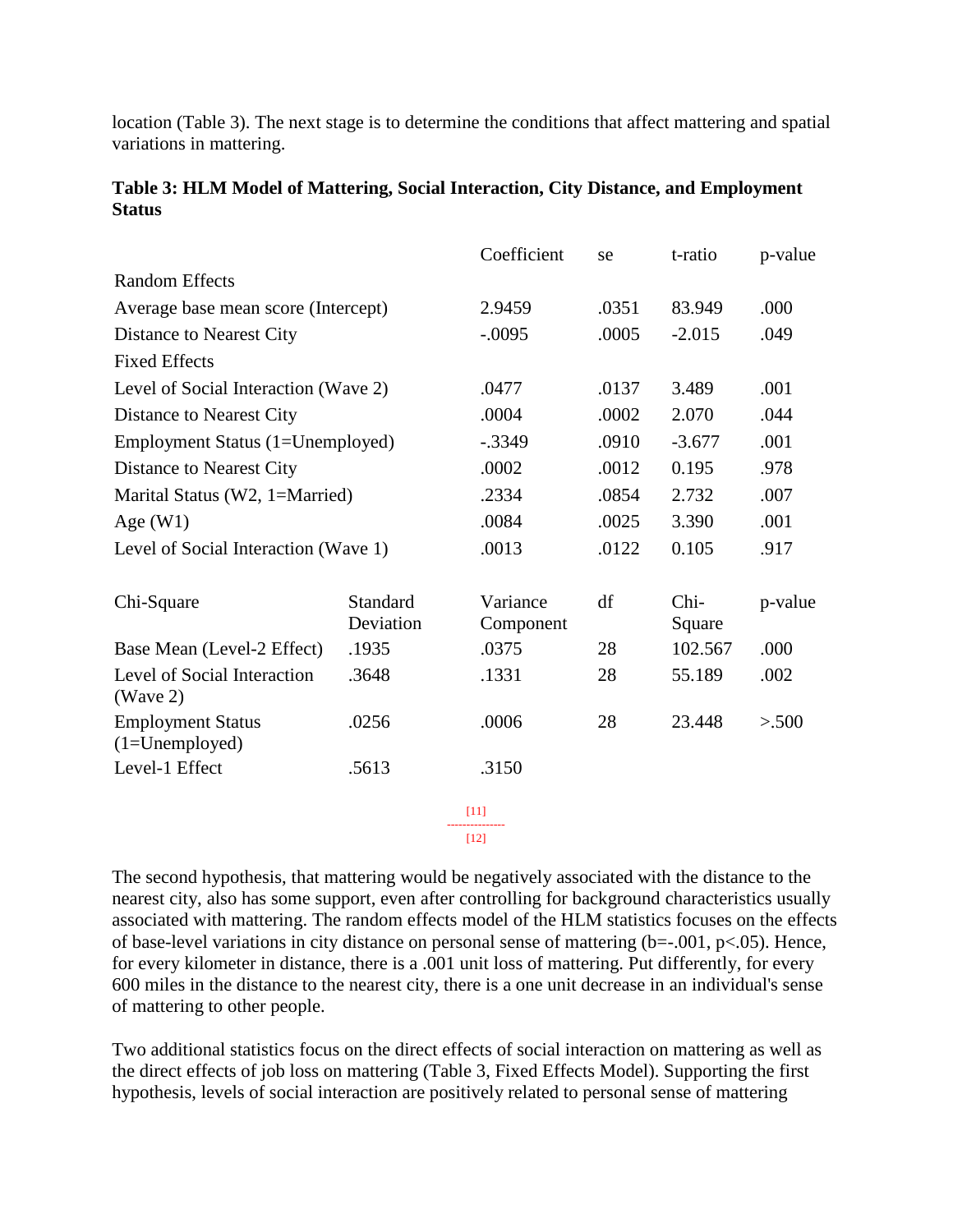$(b=.05, p<.001)$ . Further, the fourth hypothesis, that being unemployed would be associated with lower sense of mattering is also supported  $(b=.33, p<.001)$ .

The final set of analyses is designed to determine the interaction between micro- and macro-level conditions, predicting that social interaction and downsizing status should have a stronger impact on mattering in more remote locations. The third hypothesis is generally supported: the effects of social interaction on mattering increases in more remote locations (b=.0004, p<.05), however, this effect is constant across locations. The fifth hypothesis about the interaction of job loss and location on mattering is not supported: the effects of unemployment on mattering do not seem to interact with location at all.

## **DISCUSSION**

Studying the relationship between macro- and micro-level conditions can be challenging because it is difficult to assess the relevant structural conditions surrounding each individual. For instance, Census data places individuals into tracts that may or may not correlate with the lived experience of the individuals in that tract. The military context allows researchers to do this kind of analysis because of the limited span of conditions surrounding each military base. The conditions surrounding those areas, in this case the Russian military, then gives us a glimpse of the macro-level environment in which current and former officers in the Russian Army lived.



The study of mattering in this arena is also useful because mattering is derived from the social conditions around us. Mattering is a concept that Rosenberg developed to study the role of the individual in society. It serves as a natural link between social conditions and the self-concept because it is implicitly social in nature. It measures individuals' sense of how important they feel in their social world. Changing social conditions provide different feedback about one's role in their social world. In this sense, social conditions provide information from which our friends and family make reflected appraisals, the mechanism by which self-esteem is affected (see Sheeran and Abraham 1994). This study shows that just spending time with other people produces higher levels of mattering.

Additional work needs to be done to determine if quality of interaction would interact with the quantity of interaction on mattering. Some research would suggest that there are such qualifications. Shieman and Taylor (2001) find that better work conditions, in terms of jobs that allow more control over work, are associated with greater sense of mattering. However, this finding does not reflect the quality of relationships per se, unless the job reflects the worker's relationship to their employer. These findings may simply reflect workers' level of responsibility in their jobs. One way to examine this issue would be to look at the effects of social interaction and add variables regarding the quality of that interaction. Mediating effects can be established if the quality of interaction reduces the effects of the quantity of interaction.

Understanding the link between macro- and micro-level conditions on individuals' sense of self can be challenging both because individual-level conditions may vary by location as well as the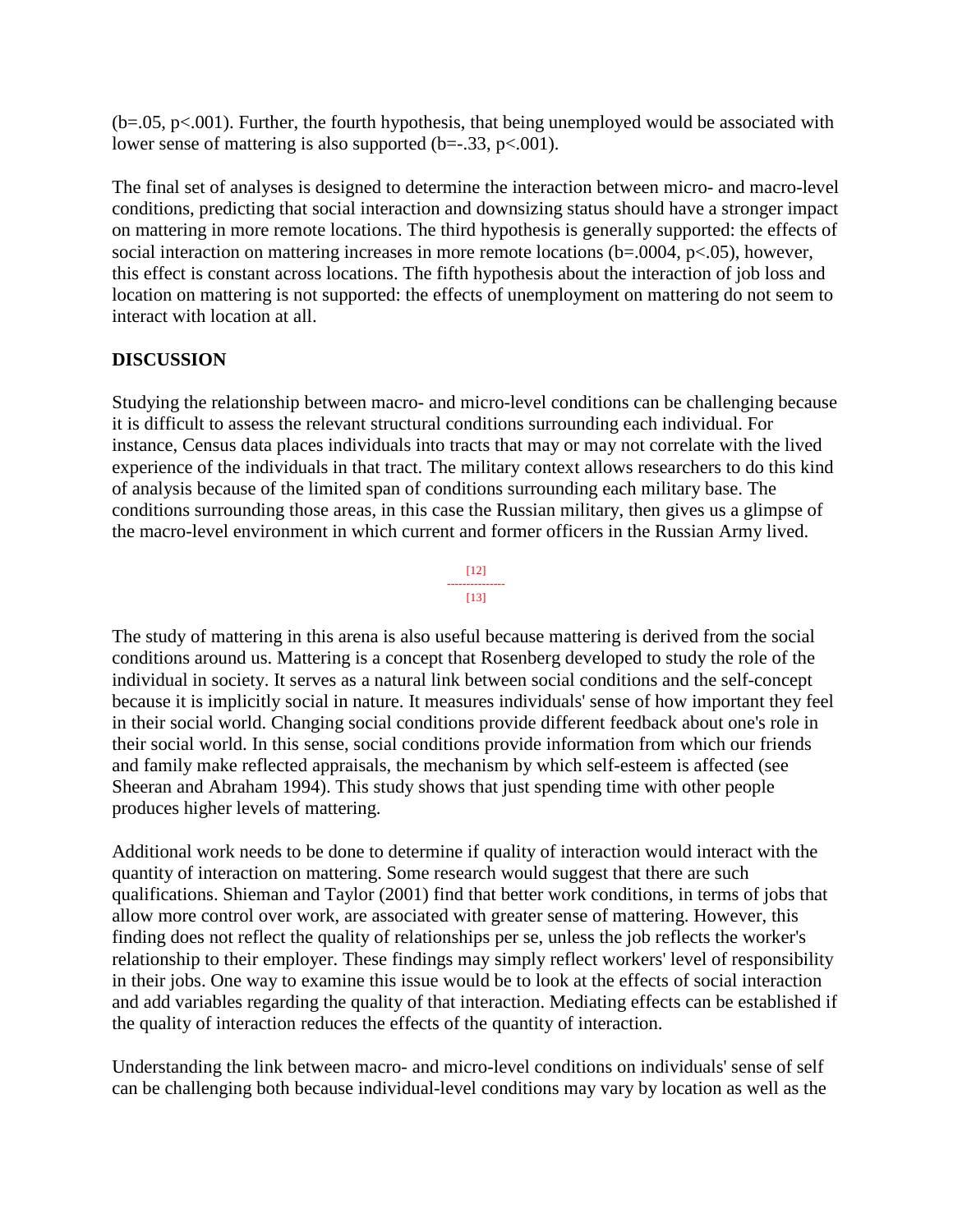macro-level conditions. My study shows that both of these occur at the same time. There are small, direct effects of macro-level conditions, in this case, remoteness represented by distance to the nearest city. Living further away from people reduces sense of mattering, ostensibly because there are fewer opportunities to matter in people's lives. But these effects are quite small compared to its interactive effects on social interaction and mattering. People living further from cities report lower sense of mattering, particularly if they have little social interaction. Hence, social interaction is more important to sense of mattering when there are fewer social resources. In some sense, the few relationships available make each relationship more important as a source of appraisal.

> [13] --------------- [14]

All of these findings occur amidst the backdrop of organizational downsizing. Downsizing can affect people through a number of different relationships, including one's family and work relationships. Unlike their working counterparts in this sample, who are more distressed (see Rohall, Hamilton, Segal, and Segal, 2001), the unemployed group report lower levels of mattering. Losing a job immediately separates people from their colleagues and their employer; clearly one does not have the opportunity to matter to these groups after leaving the job. In this study, unemployment has a direct, negative effect on individuals' sense of mattering but the effects of unemployment did not interact with social structural conditions.

The challenge for future research in this area is to find additional micro- and macro- level factors affecting sense of mattering. My study finds that social interaction is important to mattering but it does not explain all of the variation in mattering. That is, mattering continues to vary by location after controlling for both macro- and micro-level conditions. More information about the breadth and quality of interaction, as well as the social conditions structuring these interactions, may help to explain this variation.

# **REFERENCES**

Abu-Saad, I. 1999. Self-esteem among arab adolescents in Israel. *Journal of Social Psychology*, 139, 4, 479-487.

Black, William G., Jr. 1993. Military Induced Family Separation: A Stress Reduction. *Social Intervention Work*, 38, 3, 273-280.

Bohrnstedt, G. W. and Fisher, G. A. 1986. The effects of recalled childhood and adolescent relationships compared to current role performances on young adults' affective functioning. *Social Psychology Quarterly*, 49, 1, 19-32.

Bryk, A. S. and Raudenbush, S. W. 1992. *Hierarchical Models: Applications and Data Analysis Methods*. Sage Publications: Newbury Park, London, and New Delhi.

Dooley, D. and Prause, J. 1995. Effect of unemployment on school leavers' self-esteem. *Journal of Occupational and Organizational Psychology*, 68, 3, 177-192.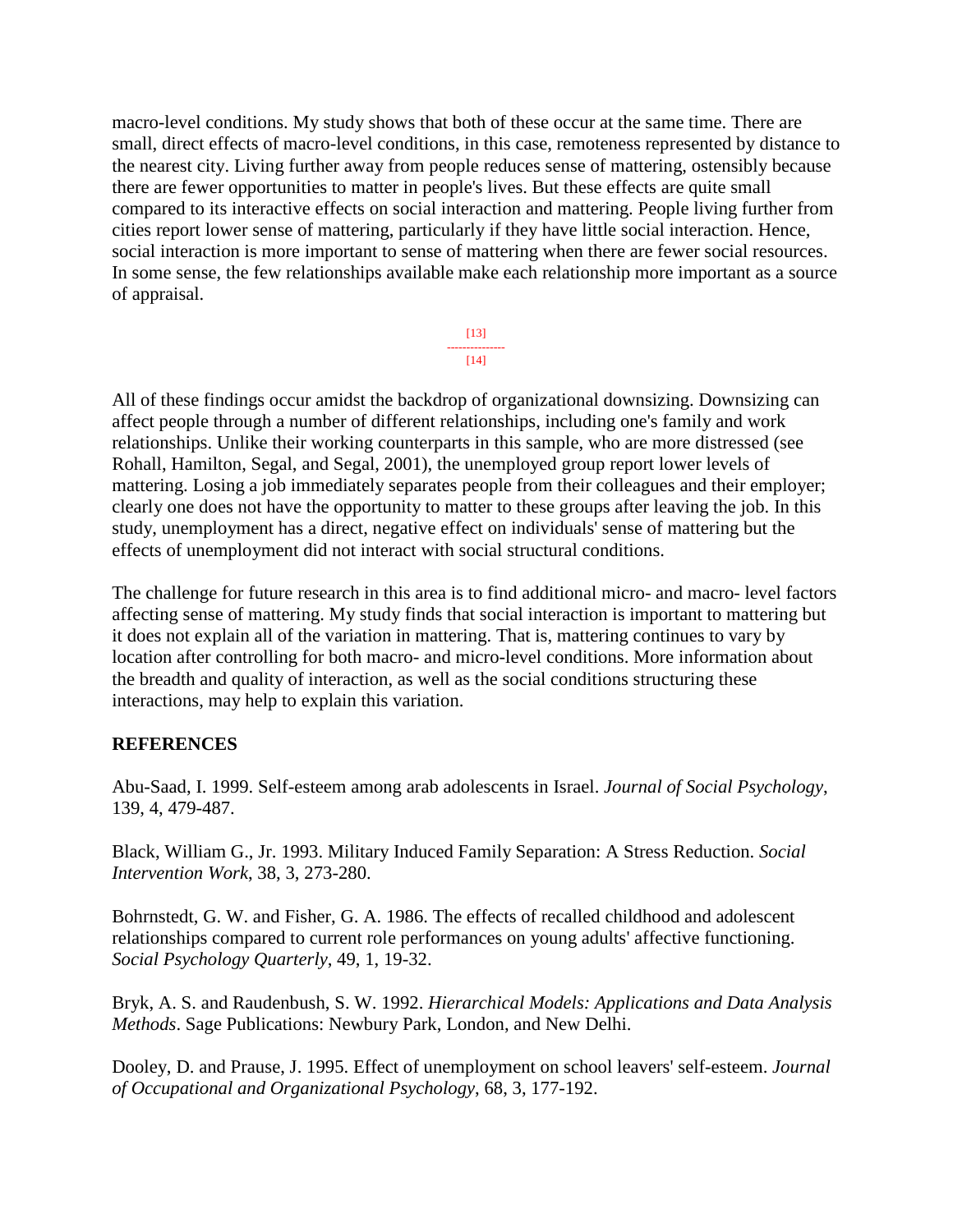Dooley, D., Catalano, R. and Rook, K. S. 1988. Personal and aggregate unemployment and psychological symptoms. *Journal of Social Issues*, 44, 4, 107-123.

Dooley, D., Catalano, R. and Wilson, G. 1994. Depression and unemployment: Panel findings from the epidemiologic catchment area study. *American Journal of Community Psychology*, 22, 6, 745-765.

> [14] ---------------  $[15]$

Gecas, V. and Seff, M. 1990. Social class and self-esteem: Psychological Centrality, Compensation, and the Relative Effects of Work and Home. *Social Psychology Quarterly*, 53, 2, 165-173.

Hamilton, V. L., Hoffman, W. S., Broman, C. L., and Rauma, D. 1993. Unemployment, distress, and coping: A panel study of autoworkers. *Journal of Personality and Social Psychology*, 65, 234-247.

Hirsch, B. T. and Schumacher, E. J. 1992. Labor, earnings, and the racial composition of jobs. *The Journal of Human Relations*, 27, 602-628.

Hoffman, W. S., Carpentier-Alting, P., Thomas, D., Hamilton, V. L., and Broman, C .L. 1991. Initial impact of plant closings on automobile workers and their families. *The Journal of Contemporary Human Services*, February, 103-107.

International Center For Human Values. 1997. The Process of the Armed Forces Reduction In the Russian Federation. Unpublished Manuscript. Moscow.

Kelly, M.L. 1994. The Effects of Military-Induced Separation on Family Factors and Child Behavior. American *Journal of Orthopsychiatry* 64, 7, 103-111.

Kessler, R. C. and McCleod, J. D. 1984. Sex differences in vulnerability to undesirable life events. *American Sociological Review*, 49, 5, 620-631.

Kessler, R. C., Turner, J. B., and House, J. S. 1988. Effects of unemployment on health in a community survey: Main, modifying, and mediating effects. *Journal of Social Issues*, 44, 69-85.

Liem, R. 1981. Unemployment and mental health implications for human service policy. *Policy Studies Journal*, 10,2, 350-364.

Marcus, F. M. and Rosenberg, M. 1987. Mattering: Its measurement and Significance in everyday life. Paper presented at the 1987 Eastern Sociological Society Meetings.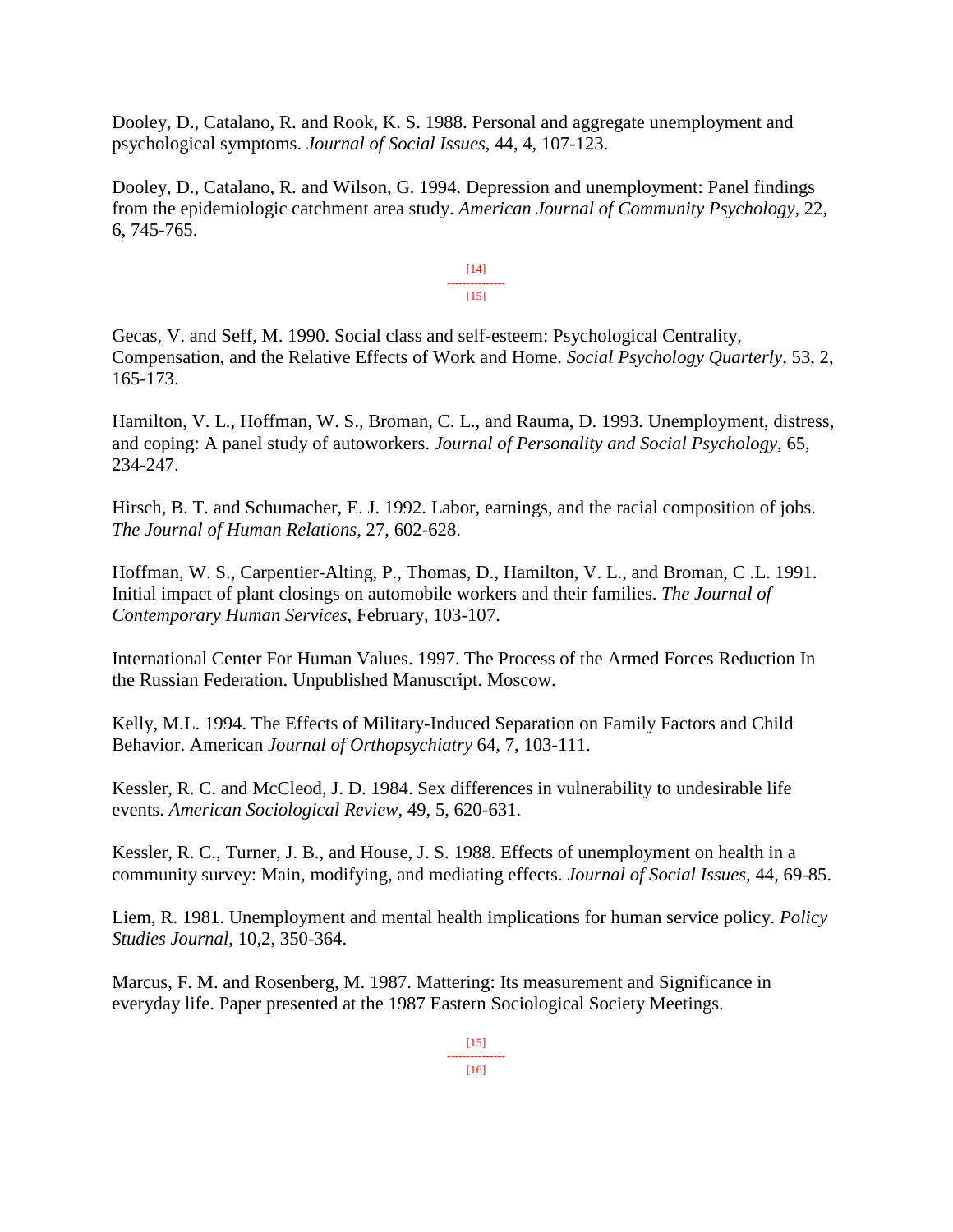Moen, P. 1980. Measuring unemployment: Family considerations. *Human Relations*, 33, 3, 183- 192

Rohall, D. E., Hamilton, V. L., Segal, D. R., & Segal, M. W. 2001. Downsizing the Russian Army: Quality of Life and Mental Health Consequences for Former Organizational Members, Survivors and Spouses. *Journal of Political and Military Sociology*, 29, 73-91.

Rohall, David E., Mady Wechsler Segal, and David R. Segal. 1999. Examining the Importance of Organizational Supports on Family Adjustment to Army Life in a Period of Increasing Separation. *Journal of Political and Military Sociology*, 27(1): 49-65.

Rosenberg, M. and McCullough, B. C. 1981. Mattering: Inferred significance and mental health among adolescents. *Research in Community and Mental Health*, 2, 163-182.

Schieman, S. and Taylor, J. 2001. Statuses, roles, and the sense of mattering. *Sociological Perspectives*, 44, 4, 469-484.

Schieman, S., Taylor, J. and Rohall, D. 2002. Recollections of Empathetic Parent-Child Bonds, Interpersonal Style, and the Sense of Mattering in Adulthood. Paper presented at the Southern Sociological Society meetings in New Orleans.

Segal, Mady W. and Jesse J. Harris. 1993. What We Know About Army Families. Alexandria: Army Research Institute for the Behavioral and Social Sciences. Special Report 21.

Sheeran, P. and Abraham, C. 1994. Unemployment and Self-Conception: A Symbolic Interactionist Perspective. *Journal of Community and Applied Social Psychology*, 4, 2, 115-129.

Sheeran, P. and McCarthy E. 1990. The impact of unemployment upon self-conception: Evaluation, affection, consistency and involvement dimensions. *Social Behaviour*, 5, 5, 351-359.

Whiltfang, G. and Scarbecz, M. 1990. Social class and adolescents' self-esteem: Another look. *Social Psychology Quarterly*, 53, 2, 174-183.

Whitbeck, L. B., Simons, R. L., Conger, R. D., Lorenz, F. O., Huck, S., Elder, G. H. 1991. Family economic hardship, parental support, and adolescent self-esteem. *Social Psychological Quarterly*, 54, 4, 353-363.

> [16] --------------- [17]

# **AUTHOR NOTE & ACKNOWLEDGEMENTS**

This research was supported in part by the National Science Foundation (Sociology Program) under grants #SBR-9402212, 9411755, and 9601760 and the U.S. Army Research Institute for the Behavioral and Social Sciences under contracts DASW0195K005 and DASW0100K0016. The views expressed here are those of the author, not necessarily those of the National Science